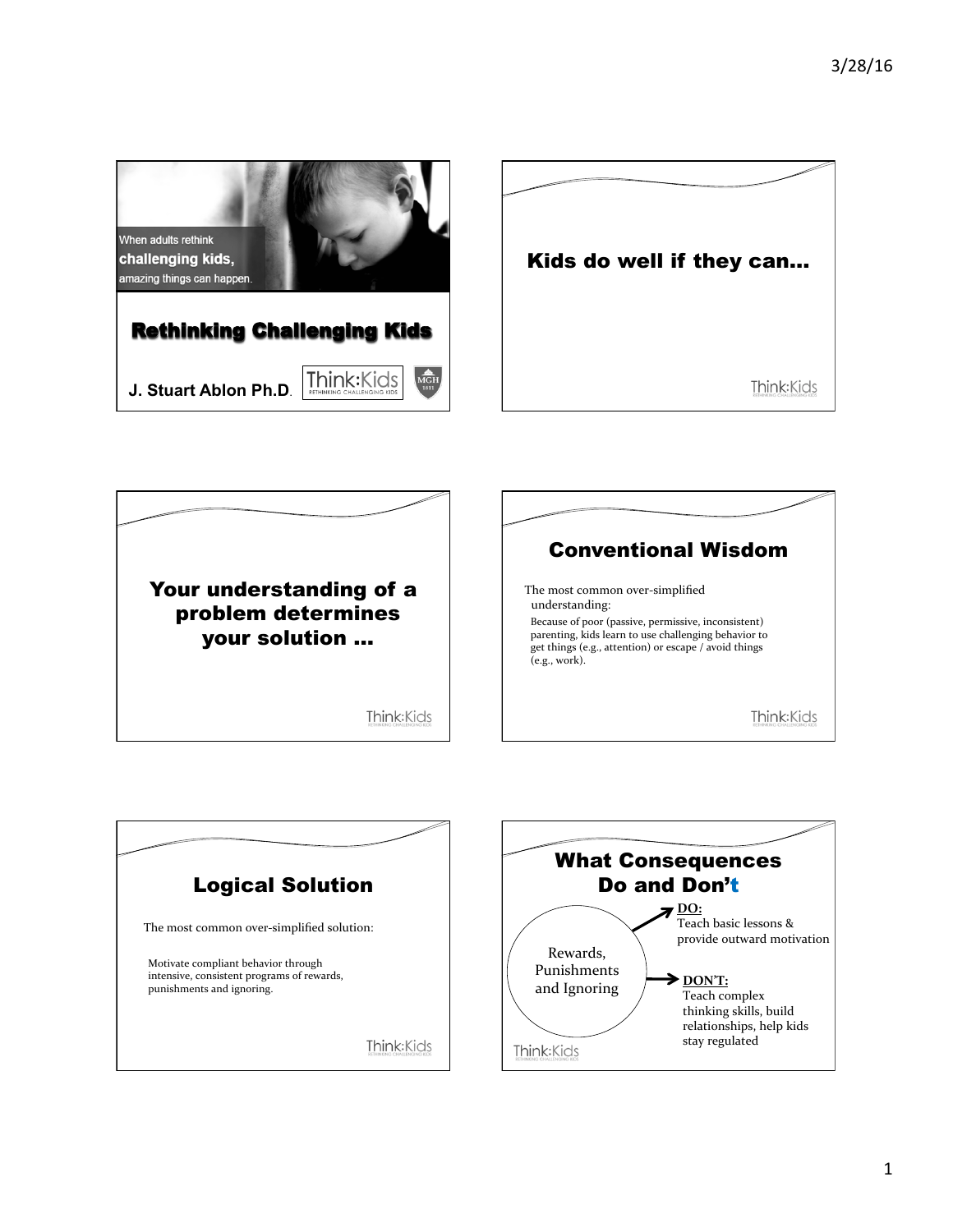## Side Effects of Rewards and Punishments

• Tangible rewards = less inner motivation

• Telling a child they aren't trying hard enough when, in fact, the difficulties relate to lagging skills, negatively impacts the child's feelings about themselves and you

Think: Kids

## Why Traditional Discipline Doesn't Work with our Most Challenging Kids:

Conventional wisdom is wrong! Challenging kids lack skill not will

Think:Kids

## Unconventional Wisdom: It's a Learning Disability

 $\bullet$  Research in neurosciences has shown these kids are delayed in the development of crucial skills or have significant difficulty applying these skills when they are most needed

Think: Kids



Which skills do these kids lack?

- **flexibility/adaptability**
- **frustration tolerance**
- **problem-solving**

Think:Kids



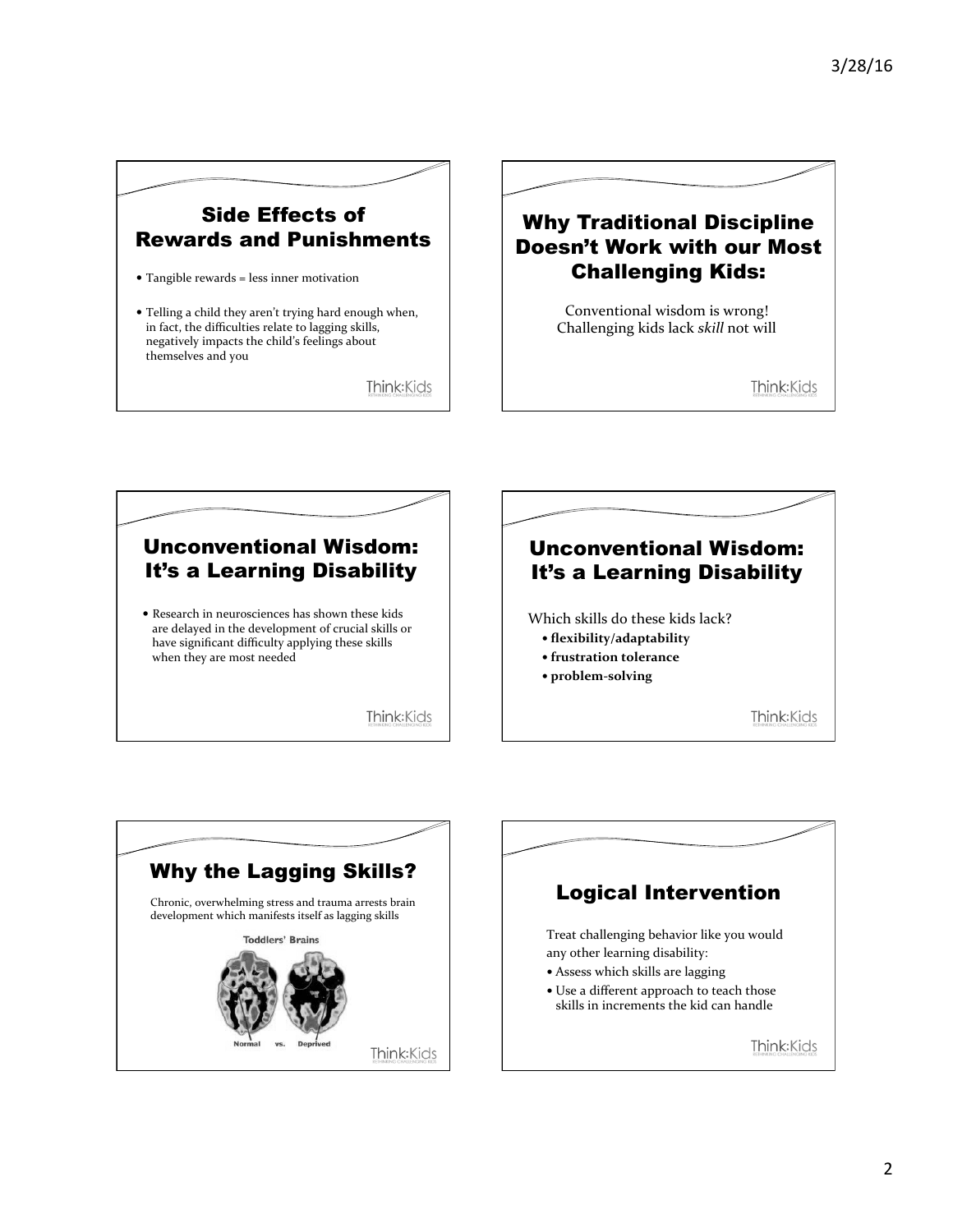





Think: Kids





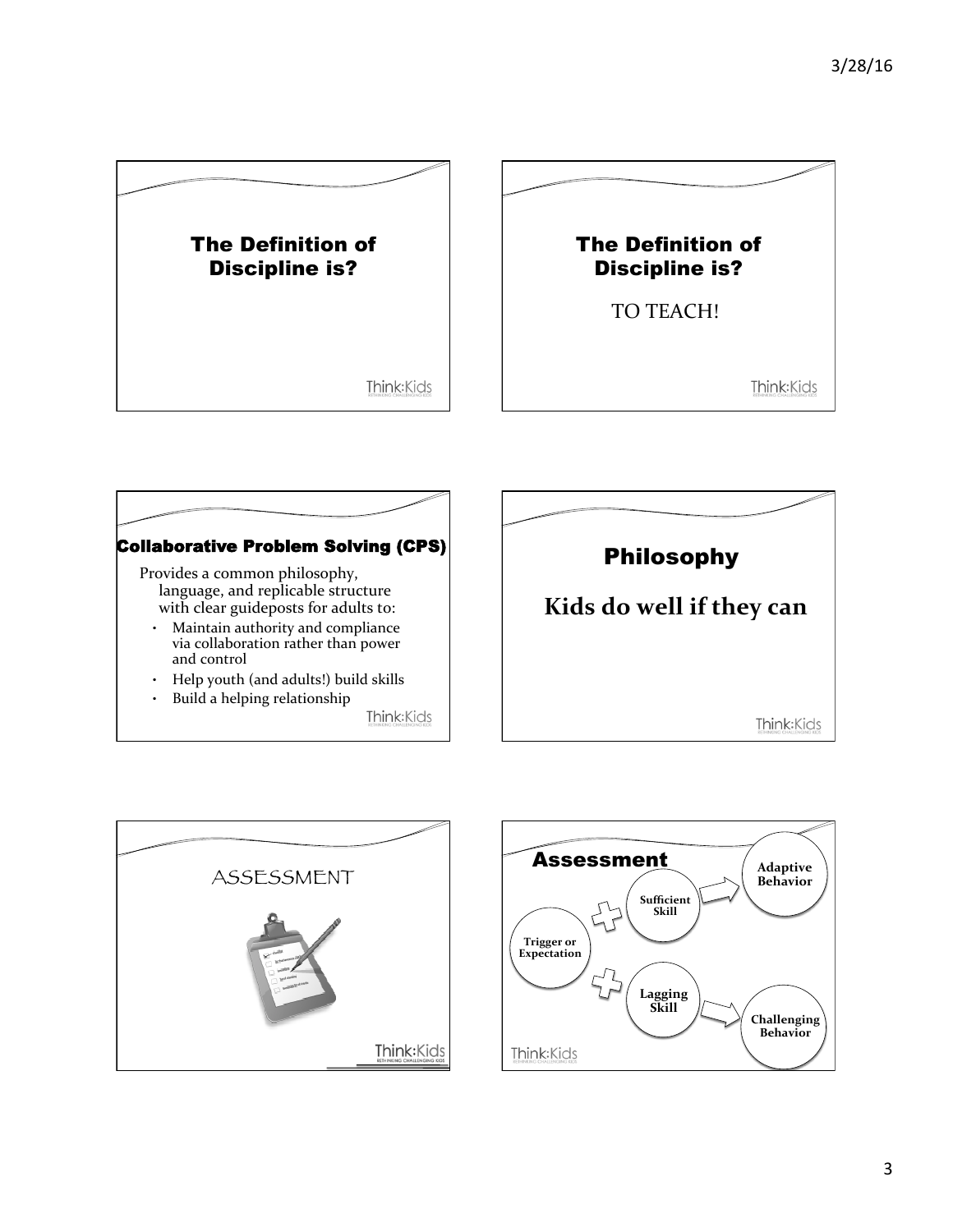





| <b>GOALS</b>                       | PLAN A | PLAN <sub>C</sub> | Goals Achieved by the Three Plans<br><b>PLAN B</b> |
|------------------------------------|--------|-------------------|----------------------------------------------------|
| Try to get your<br>expectation met |        | ×                 |                                                    |
| Reduce<br>challenging<br>behavior  | ×      |                   |                                                    |
| Build skills,<br>confidence        | ×      | ¥                 |                                                    |
| Solve problems                     |        |                   |                                                    |

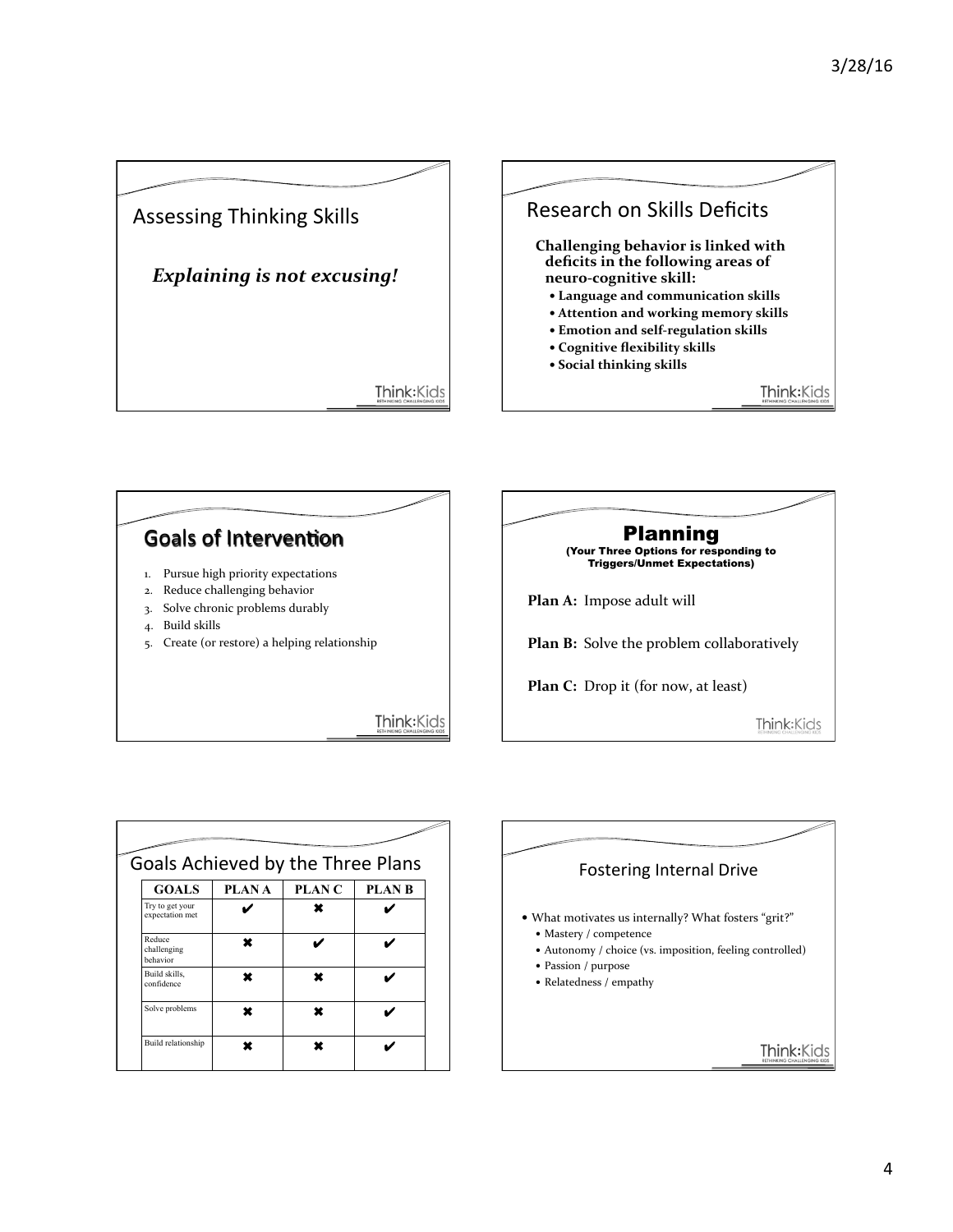| <b>What Fosters</b><br><b>Internal Drive?</b> |              |              |              |  |
|-----------------------------------------------|--------------|--------------|--------------|--|
| <b>Needs</b>                                  | <b>PLANA</b> | <b>PLANC</b> | <b>PLANB</b> |  |
| Competence                                    | ×            | ×            |              |  |
| Autonomy                                      | ×            | ×            |              |  |
| Relatedness                                   |              | ×            |              |  |